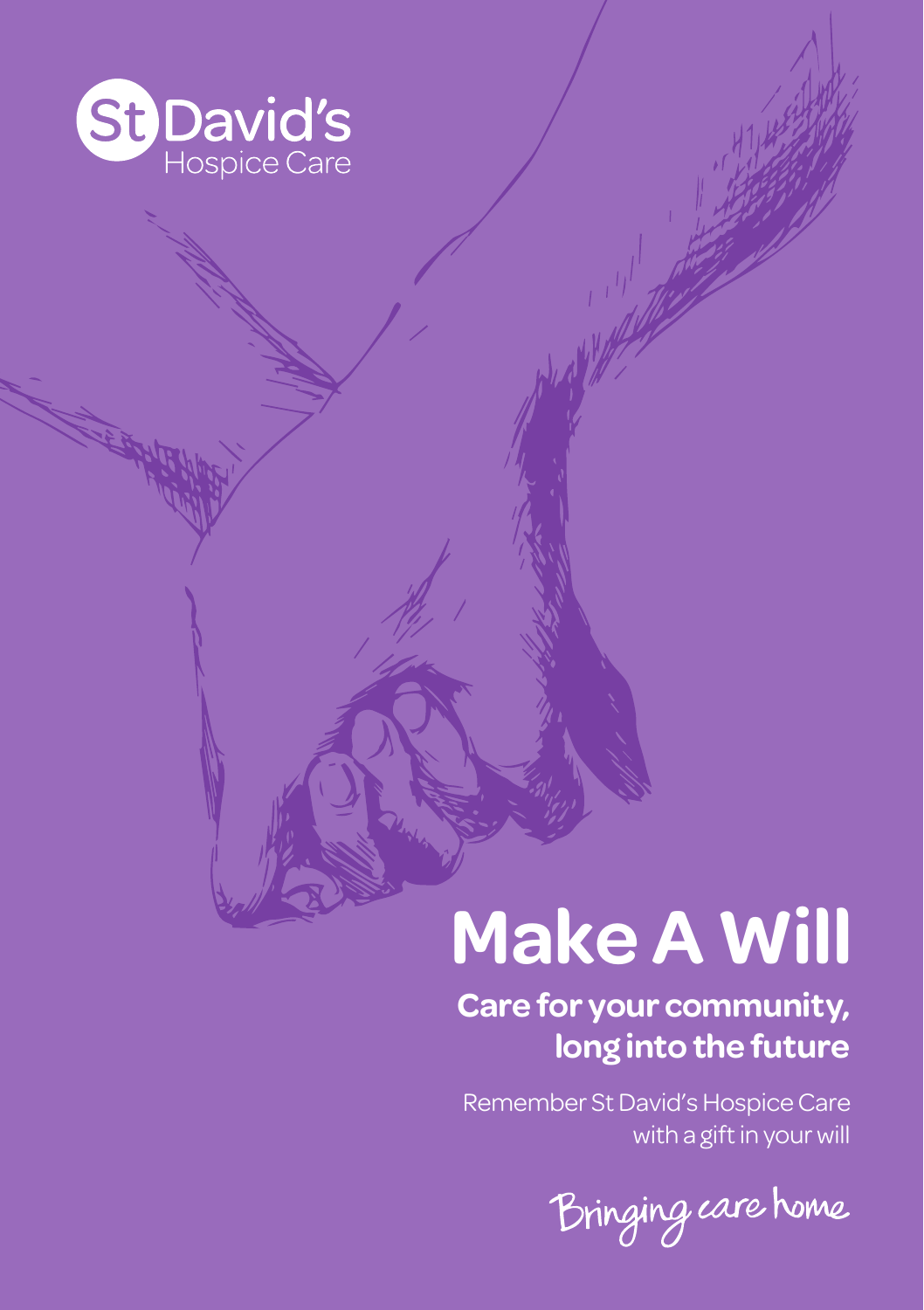

### Bringing care home

# Wheel of services of Free services



#### If you need help, please call us on 01633 851051

Address. St David's Hospice Care, Blackett Avenue, Newport, NP20 6NH Website. **www.stdavidshospicecare.org** Email. **hello@stdavidshospicecare.org**

Find us on: ( ) © Registered charity number: 1010576



It's only thanks to people like you that we can be there for people throughout South East Wales who need our support. You give people a hand to hold after they've received a terminal diagnosis. You introduce them to a new hobby and help them to have fun, when they thought they might struggle to smile again. You bring them friends to talk to at Day Hospice, and a nurse to call when its 3am and it all feels too much to cope with.

And by reading this leaflet, and thinking about including a gift to St David's in your will, you're doing something even more wonderful. You're taking the first step in making sure that the next generation will continue to have this support. What greater gift could you give?

Thank you again for everything you do for St David's and for considering this very special gift.

#### **Thank you**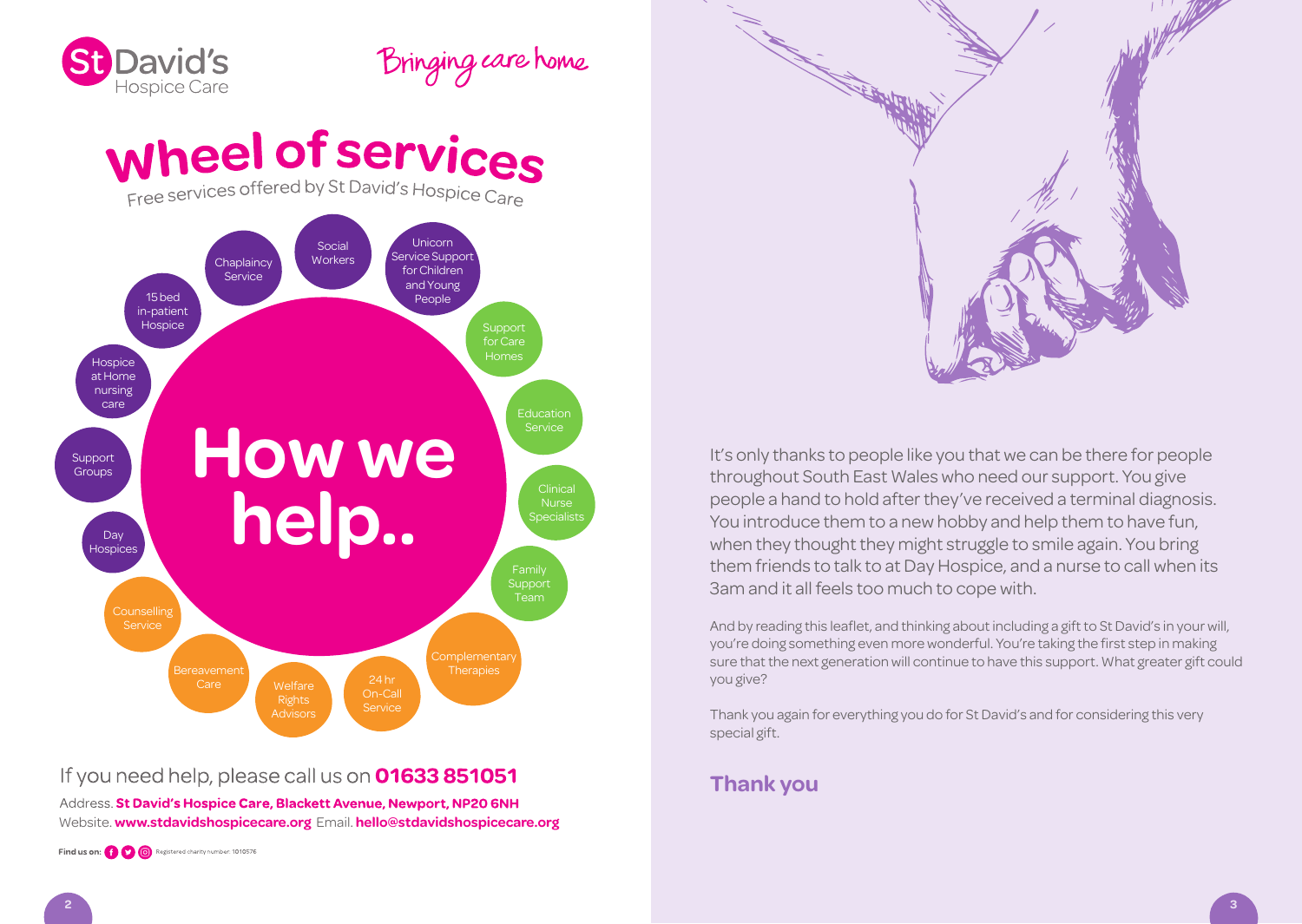#### **Why leave a gift in your will?**

"It's that feeling of when you're most vulnerable and you're so scared, and it's the worst time in your life – and you know you can ring them, or you know that mum could speak to them and you felt them there for you. You felt the general love from them."

**Daughter of St David's patient**

Thanks to the generosity of the people of South East Wales, we are there to support more than 3000 people every year with cancer and other serious illnesses. Sadly, however, we know that the need for our services is only likely to grow in the future, as our population gets older.

With your help, we're committed to growing our services so that everyone who would benefit from hospice care can receive it. We want everyone with a terminal illness to have the support they need to live well with the time they have: to be free from pain, to feel safe and secure, and to do the things they enjoy. And, at the very end of their lives, to have a choice about where they want to spend their final days.

"The support that you provided my father and our family through his battle was unparalleled. I can't imagine having to go through that experience without the amazing support from everyone especially our clinical nurse specialist and the night nurses who enabled Dad to be at home for his last week. It's hard to even put into words what St David's means to our family"

**Son of St David's patient**

Each of the people we care for is a unique individual with different needs. Our specialist nurses work closely with them and their medical teams to tailor their care accordingly. Alongside the wonderful care that our nurses give, we have a range of other services. Some people with a serious illness can feel isolated, so we offer a day hospice where they can meet other people. Others might have money worries, so we offer help in accessing benefits. And others enjoy a relaxing massage to help them deal with the stress and anxiety of their treatment.

We've also developed an in-patient unit, to support those people who can't stay at home, or who need a short period of in-patient care before they can return home. And, in the very last days of someone's life, our caring hospice at home nurses can be there to provide hands on medical care, whilst our bereavement team can help their loved ones through their loss.

We couldn't do this without people like you. It's only thanks to the people in our community who have supported us so faithfully over the last 40 years that we've been able to provide this standard of care for those who need it.

As well as enabling us to be there for your community today, you can help us to be there for the future. A gift in your will can continue your care for your community, even after you've gone. You can ensure that everyone in South East Wales with a terminal illness will have a hand to hold after they've been diagnosed, a friend to talk to at Day Hospice or someone to ring in the night.

Please, next time you update your will, please do consider including a gift to St David's Hospice Care.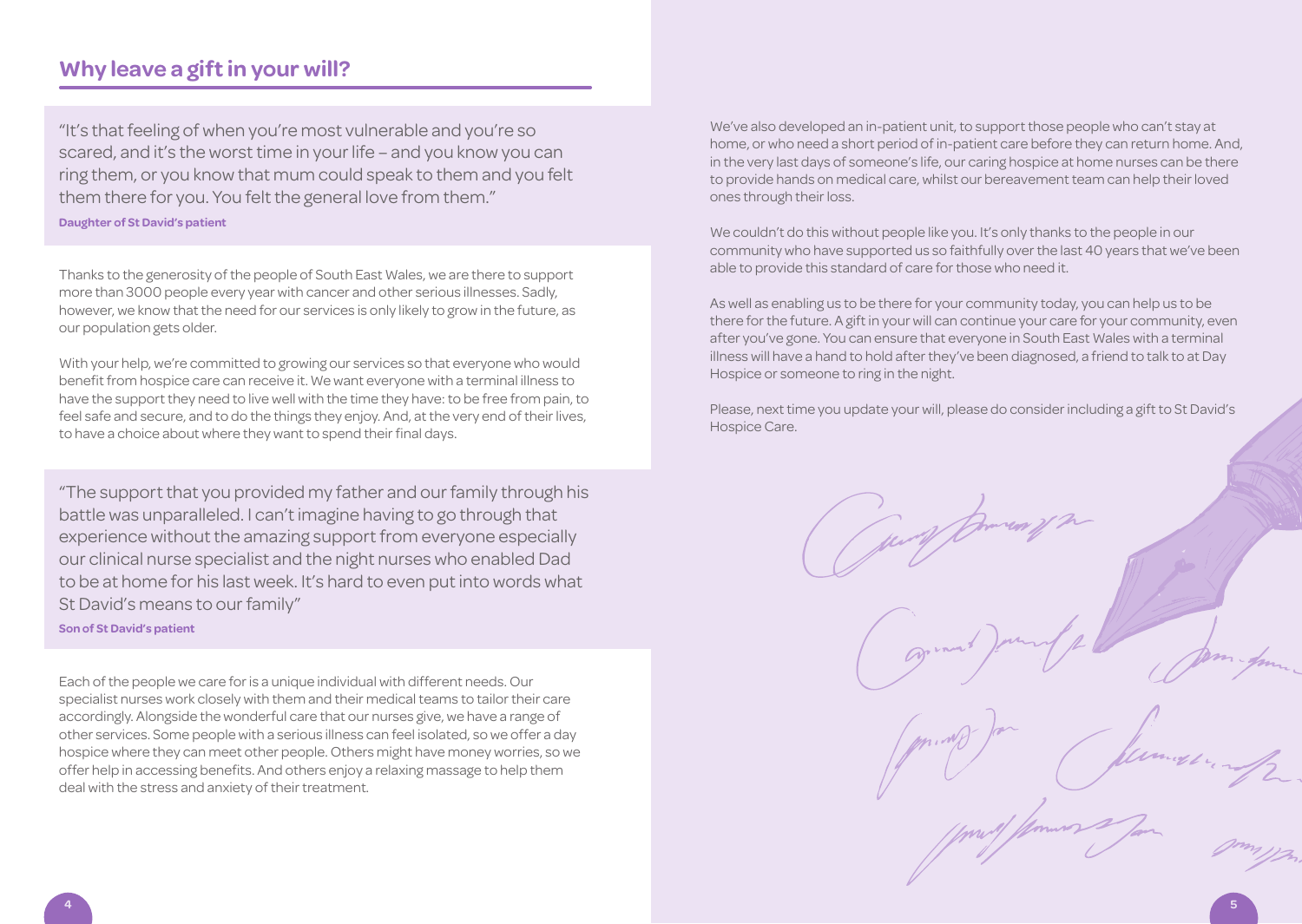#### **Mary's gift**

Our Aunty Mary was a lovely woman. I don't think I can ever remember seeing her, without seeing her smiling. She brought a little bit of sparkle with her wherever she went – you couldn't fail to feel cheerful when you were in her company.

She was also a quirky character. Every Christmas, she would give the family a big box of presents, each wrapped up in the same paisley paper bags. When we were opening presents, we'd save her box until the last as it was so much joy to open – half of the fun was in trying to work out what was for who! Standout presents included a bra that didn't fit anyone in the family, a salt cellar she'd brought home from a cruise holiday, and a set of knife and forks, that had a little note inside saying 'Happy Birthday Mary'! Aunty Mary also had a huge heart for other people. She'd keep an eye on older people in her community who needed some help, right up until she was pretty elderly herself. She taught aerobics to local people in the community centre, and was a stalwart member of her local church.

Very sadly, Mary's husband Geoff was diagnosed with lung cancer. He was referred to St David's, and I know that Mary really appreciated the support and care that they both received from the nursing staff up until Geoff's death.

When Mary died several years later, she remembered St David's with a gift in her will, alongside her family and several other favourite charities. As a family, we're very proud of her gifts – they say something about the kind of person she was: loving, generous and always thinking of others before herself.

#### **How to leave a gift in your will**

Leaving a gift in your will is surprisingly simple. If you already have a will, you can ask your legal advisor to either add a new clause detailing what you'd like to give, or to create an addition to your will (called a codicil).

If you're writing a new will, it's easy to add a gift to St David's after you've remembered your loved ones.

There are many different ways to write your will, from using a do-it-yourself pack, to writing a will online, to visiting a specialist solicitor. If you want to be sure that your will meets your needs, it can be a good idea to write your will with a suitably qualified professional, who can talk through your specific circumstances.

#### **What type of gift can you leave**

We're grateful for every gift we receive of whatever type or amount. However, there are two main types of gifts that people tend to leave to charity: a specific sum of money, or a share of your estate. Often, leaving a share can work well as all gifts remain proportional to each other, whatever happens to your financial circumstances. If these options don't suit you, there are a number of other possibilities which you could discuss with your legal advisor, such as leaving a specific object, or only including a charity in specific circumstances.

#### **Tax benefits**

Leaving a gift to charity can also reduce the amount of inheritance tax payable on your estate. For more information, see https://www.gov.uk/topic/personal-tax/inheritancetax. If you think you might be liable for inheritance tax, it's a good idea to speak to a specialist adviser.